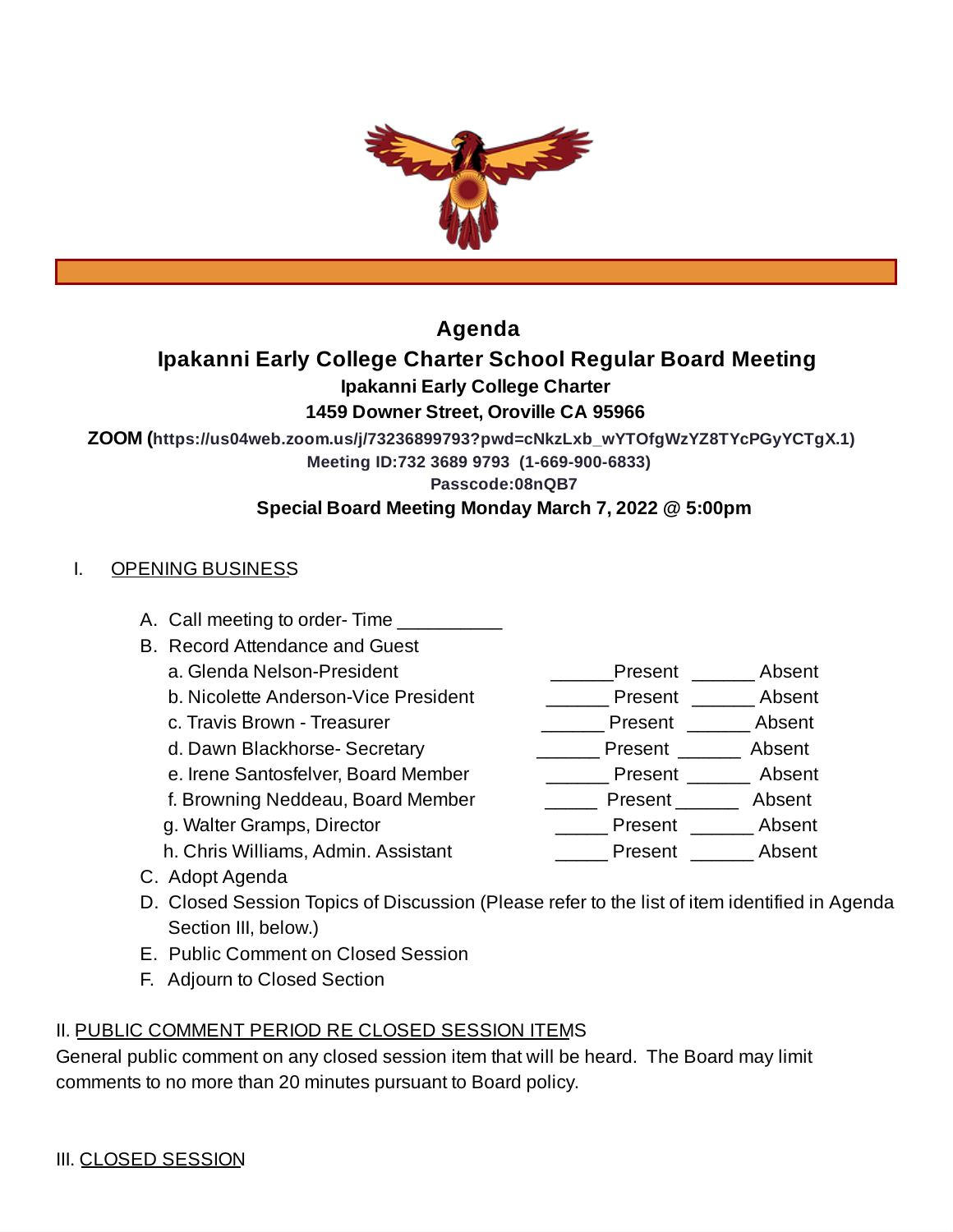### A. None

### IV. RECONVENE IN OPEN SESSION

- A. Adjourn Closed Session and Reconvene to Open Session
- B. Report Action Taken in Closed Session

### V. PUBLIC COMMENT

### A. Recognition of Individuals who wish to speak on non-agenda items

The President will invite anyone in the audience wishing to address the Board on a matter not listed on the agenda to stand and wait to be recognized, state your name and address for the record, and make your presentation. Presentations will be limited to five (5) minutes per person and twenty (20) minutes per subject. The Board is prohibited by State law from taking action on any item presented, if it is not listed on the agenda, except under special circumstances as defined by the Government Code.

### B. Recognition of Individuals who wish to speak on agenda items

The President will invite anyone in the audience wishing to address the Board on a matter that is on the agenda to stand and wait to be recognized, state your name, and the item number of the agenda item on which you wish to speak. When that item comes up on the agenda you will be asked to stand, state your name and address for the record, and make your presentation. Under Government Code Section 54954.3, the time allotted for presentations will be limited.

### VI. Action Items

- 6.01 Teacher as Substitute Compensation
- 6.02 Warrants
- 6.03 Second Interim Budget

### VII. Discussion/Informational Items

VIII. Reports

8.01 Director's Report 8.02 Board Members Reports and Concerns

IX. Items for Next Agenda

X. Adjournment